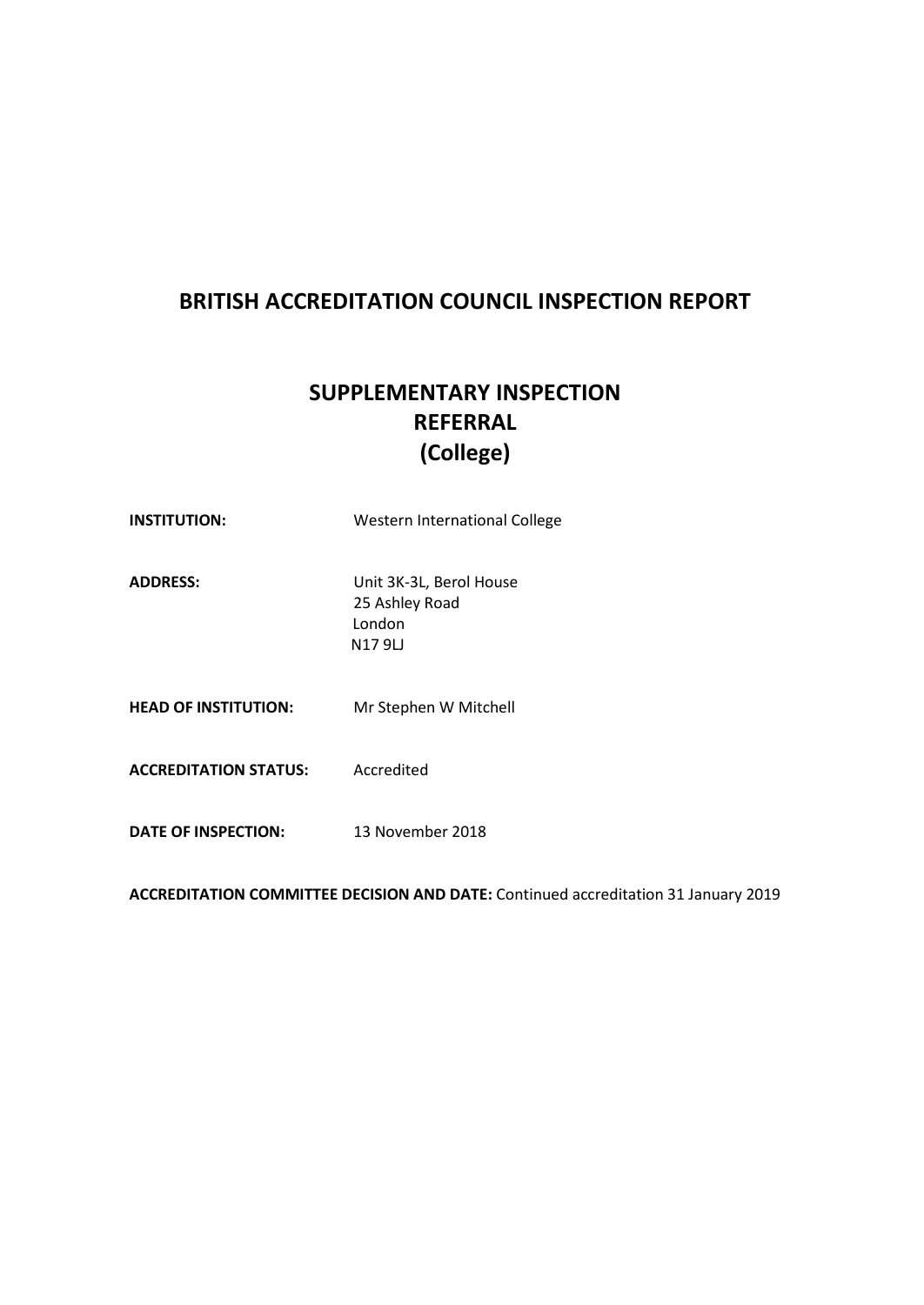#### **PART A – INTRODUCTION**

#### **1. Background to the institution**

Western International College Limited (the Institution) was established in London in May 2016 as WINC Limited and changed its name to the current name in January 2017. The change of name was to avoid confusion with a similarly named college. The Institution is part of the Kartha Education Society (KES) group, which has been operating in the United Arab Emirates (UAE) since 2008.

The Chief Executive Officer (CEO), who is based in the UAE, is the sole proprietor and the day-to-day management of the Institution in London is delegated to the Principal. A senior administrator manages operational matters.

The Institution aims to help its students gain world-respected qualifications and enrich their lives in a variety of disciplines, including business management and computing. The Institution in London was established to target local and Eastern European students. Due to the lack of uptake on the courses offered, the organisation has redirected its strategic aims to focus on courses offered in partnership with universities in the United Kingdom (UK). BAC accreditation is for the Institution in London only.

The Institution moved to its current location in August 2016 and refurbished the premises to make them suitable for educational use. Located in North London on an upper floor of a converted mill, the premises are very close to central London and have good transport links.

#### **2. Brief description of the current provision**

The Institution offers courses in business management and computing ranging from Level 3 to Level 7, which are accredited by Awards for Training and Higher Education (ATHE). It also offers additional courses, in partnership with the University of Lincoln. These undergraduate courses comprise top-up Level 6 programmes, which are top-ups to the final year of a degree. The courses offered include Bachelor of Arts Honours (BA Hons) Business Studies Top Up, Bachelor of Science Honours (BSc Hons) Computer Science (Network Technology) Top Up and BSc Hons Computer Science (Information Systems) Top Up. Courses which were previously proposed in partnership with Solent University did not run and the partnership has now been dissolved.

The courses offered in conjunction with the University of Lincoln are exclusively online. It is planned that what is normally a 30-week module will be completed in 15 weeks. All online courses have start dates in September or October, January and June. The Institution has received enquiries relating to the courses but no enrolments as yet. The late processing of results by ATHE this year has had a knock-on effect on enrolment and consequently the Institution has had to defer its start date for courses to January 2019.

A visit in May this year by the Rector and Vice Rector of the Women's Teacher Training University of Kazakhstan has resulted in a booking from their university for an English language training course with computer studies and a programme of cultural visits. The course is for 14 weeks and started in September 2018. Ten students are registered and attending a course of ten hours per week. Lessons take place on Mondays and Fridays. On other days the students follow their Kazakhstan University coursework online or arrange cultural and social trips. The group is accommodated in a large house where they can self-cater. The students are females aged 18 and 19 and are training to be teachers of computer studies.

The course at the Institution began with two weeks of English language training and cultural orientation and is followed by modules in Information Technology (IT) and Society and E-Commerce. The courses lead to ATHE Level 4 module credits. The Institution anticipates running more short language-based courses geared to students coming to the UK on short term study visas. A follow-up group from the University of Kazakhstan is expected in March 2019 but may be brought forward to January 2019.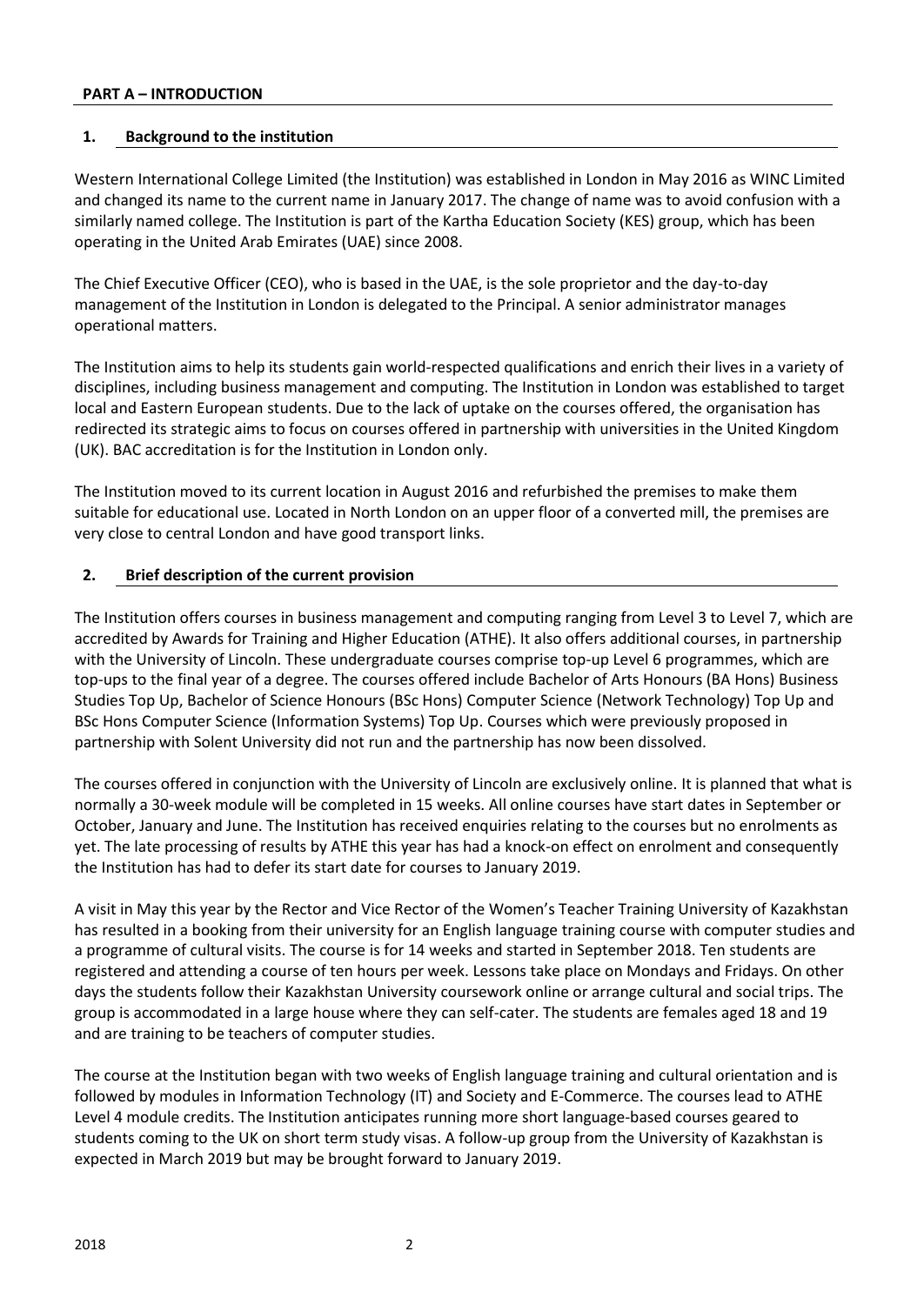#### **3. Inspection process**

The supplementary inspection was carried out over half a day by one inspector. Interviews were held with the Director and managerial and administration staff and the two teachers. Two lessons were observed with the Kazakhstan group and an interview was held with the students. The website was also examined.

#### **4. Background to supplementary inspection**

Following from the interim inspection, a number of action points were identified. At the time no students were registered and consequently it was decided that a further inspection was required when students were registered and teaching was taking place.

#### **5. Inspection history**

Full inspection 13 January 2017

Interim visit 12 July 2018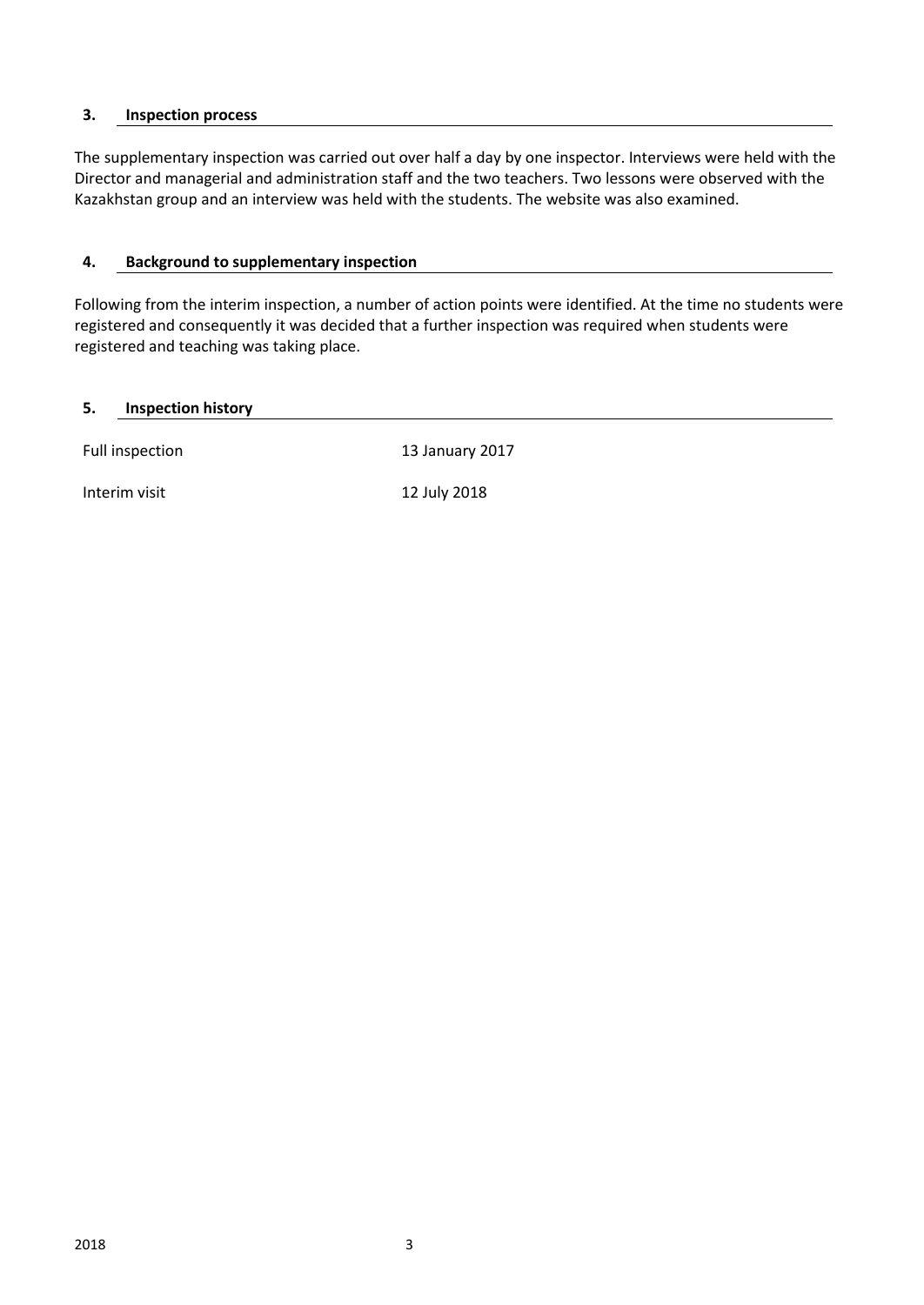#### **PART B – JUDGMENTS AND EVIDENCE**

*The following judgments and comments are based upon evidence seen by the inspector during the inspection and from documentation provided by the institution.*

#### **1. Significant changes since the last inspection**

The proposed partnership with Solent University did not result in any enrolments due to funding issues and has now been dissolved. Discussions are shortly to be held with two other UK universities with a view to setting up new partnerships.

The day-to-day management of the organisation remains with the same onsite staff. However, remote oversight of the management team has been delegated by the CEO to a member of the UAE based staff of the KES group. The UK based Director of the company, Western International College Limited, also has a more active role in exploring new partnerships although, for the most part, also works remotely.

#### **2. Response to actions points in last report**

*4.1 The website must be updated to provide a full picture of the organisation and its facilities in the UK.* 

The website has now been updated and content provides an accurate representation of the Institution's premises and facilities. Pictures which had shown students at other WINC overseas locations have been removed.

#### *7.2 The Institution must be pro-active and systematic in seeking student feedback.*

Appropriate systems are in place for collecting feedback from students. A well-designed form has been used with the Kazakhstan group half way through their course with a further form for end-of-course feedback.

#### *7.4 The Institution must develop an effective mechanism for dealing with student feedback.*

Feedback received by the organisation has been highly positive. There is documented evidence of action taken where some students commented that they were not familiar with some staff roles.

#### *11.3 WINC must implement its system for classroom observations.*

Two classroom observations of the same teacher have taken place during the current course, both effectively carried out by the same assessor who is the other teacher of the group. Observations are well documented and provide useful feedback to the teacher.

Although the students reported that they enjoyed their English classes, there was insufficient oversight of the efficacy of the English teaching and learning. As this course is due to be offered to other groups, it would be of value to assess the relevance of course content, the appropriacy of teaching methodology and learner engagement and progress.

#### *The Institution must carry out regular staff appraisals.*

Appropriate and well-documented staff appraisals of the Centre Manager and the Registrar, both of whom have been in post for approximately two years, have been carried out by the Principal. Appraisals of senior staff are planned for future months.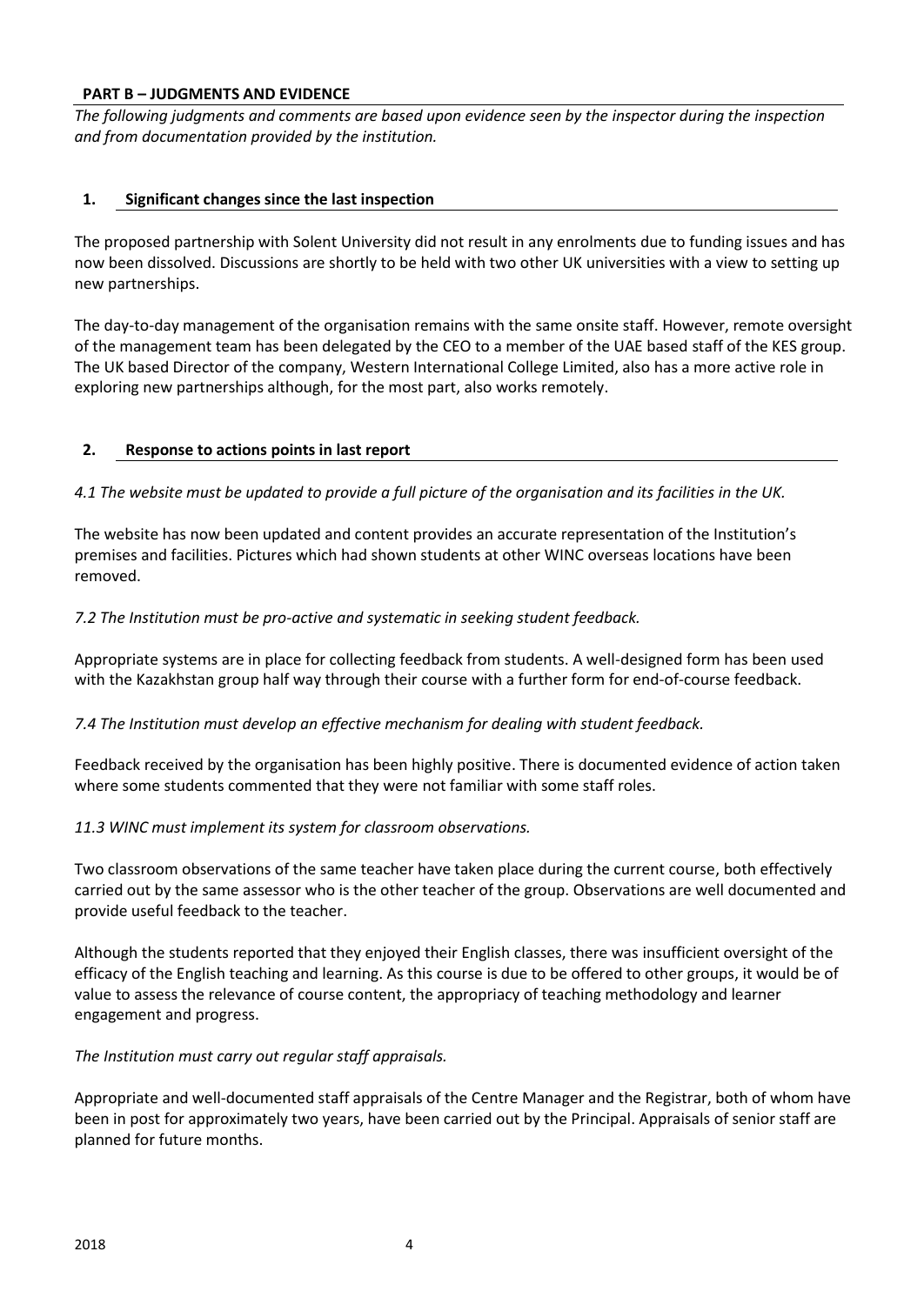#### **3. Response to recommended areas for improvement in last report**

*It is recommended that the templates for the unit and module evaluations are reviewed when courses resume to ensure they fully reflect the current stage of development of the Institution.* 

Unit and module evaluation templates have been comprehensively redrafted for the computing and ecommerce courses and are appropriate for the type of course and nature of the students enrolled.

| 4.                                                                                                                                                                               | <b>Compliance with BAC accreditation requirements</b> |                 |                      |         |
|----------------------------------------------------------------------------------------------------------------------------------------------------------------------------------|-------------------------------------------------------|-----------------|----------------------|---------|
| 4.1                                                                                                                                                                              | Management, Staffing and Administration (spot check)  |                 |                      |         |
|                                                                                                                                                                                  |                                                       |                 |                      |         |
|                                                                                                                                                                                  | The standards are judged to be:                       | $\boxtimes$ Met | $\Box$ Partially Met | Not Met |
|                                                                                                                                                                                  | <b>Comments</b>                                       |                 |                      |         |
| The well qualified and experienced management and administration team have responded to the action<br>points with thoroughness and commitment to achieve the required standards. |                                                       |                 |                      |         |
| A programme of staff appraisals has commenced. Appraisals completed are appropriately conducted and<br>have been well documented.                                                |                                                       |                 |                      |         |
| The organisation's website has been updated to provide a true representation of the premises and<br>facilities.                                                                  |                                                       |                 |                      |         |
| Feedback systems and documentation have been well implemented and appropriate mechanisms for<br>responding to feedback are in place.                                             |                                                       |                 |                      |         |
|                                                                                                                                                                                  |                                                       |                 |                      |         |

| 4.2                                                                                                                                                                                                                                              | Teaching, Learning and Assessment (spot check)                                                                |                 |                      |                   |
|--------------------------------------------------------------------------------------------------------------------------------------------------------------------------------------------------------------------------------------------------|---------------------------------------------------------------------------------------------------------------|-----------------|----------------------|-------------------|
|                                                                                                                                                                                                                                                  | The standards are judged to be:<br><b>Comments</b>                                                            | $\boxtimes$ Met | $\Box$ Partially Met | Not Met<br>$\Box$ |
| Two lessons were observed. One in IT and Society, the other in E-Commerce Applications. In both lessons                                                                                                                                          |                                                                                                               |                 |                      |                   |
| students were engaged and challenged and teachers demonstrated appropriate classroom management<br>skills. Students were given good opportunities to speak and contribute to the lessons. Posters produced by                                    |                                                                                                               |                 |                      |                   |
| the students and based on lesson input were displayed in the teaching room.                                                                                                                                                                      |                                                                                                               |                 |                      |                   |
| The group reported that they were very pleased with their course, that they were making good progress,<br>that the course was relevant to their needs and that there was the right level of challenge. Inspection<br>findings confirm this view. |                                                                                                               |                 |                      |                   |
|                                                                                                                                                                                                                                                  | The teachers felt confident that the students would reach the right level in their assignments to achieve the |                 |                      |                   |

ATHE award at the end of their course.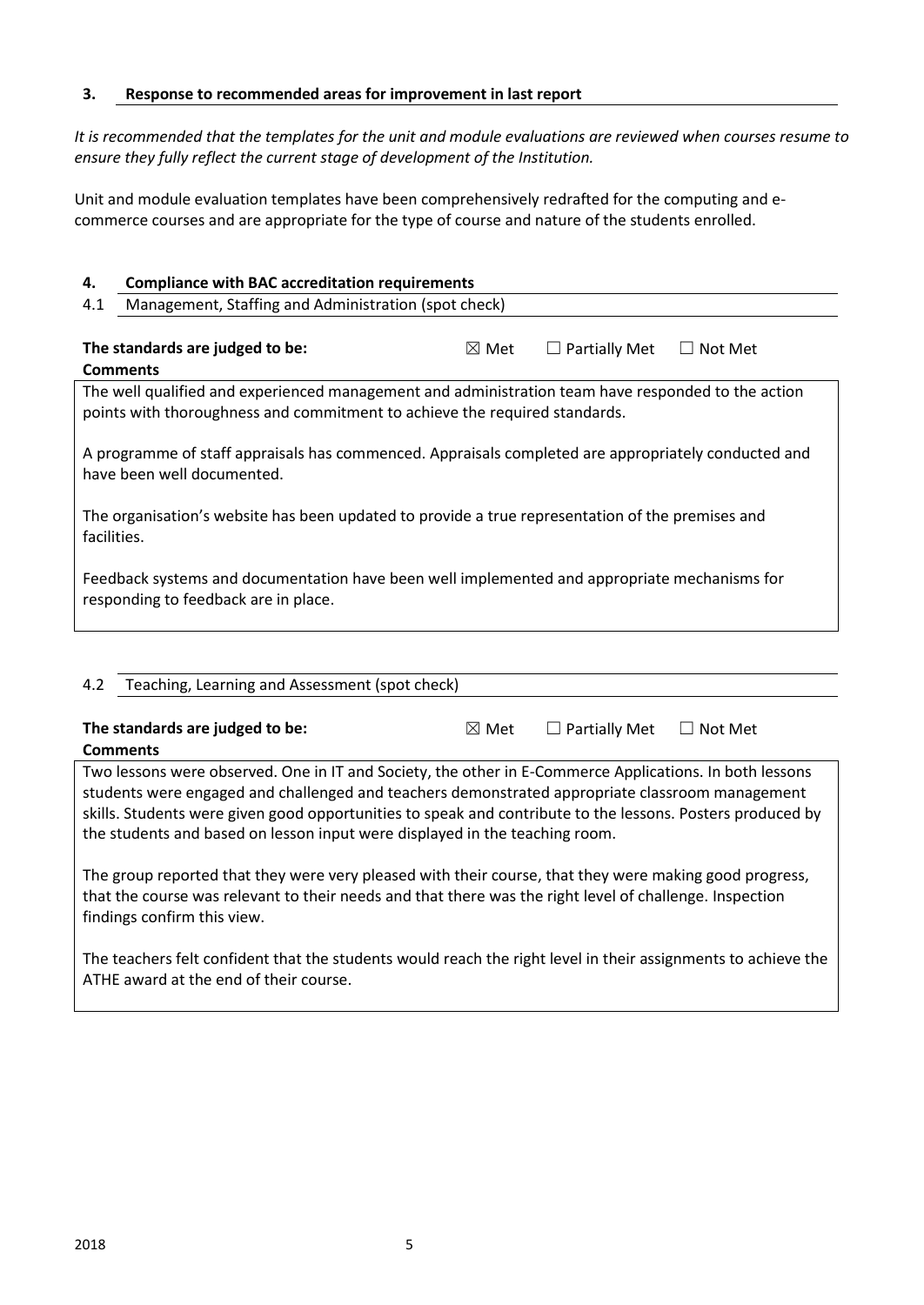| Student Welfare (spot check)<br>4.3                                                                                            |                 |                      |                |
|--------------------------------------------------------------------------------------------------------------------------------|-----------------|----------------------|----------------|
| The standards are judged to be:                                                                                                | $\boxtimes$ Met | $\Box$ Partially Met | $\Box$ Not Met |
| <b>Comments</b>                                                                                                                |                 |                      |                |
| The students reported that they felt well supported. Staff at WINC had found them comfortable and                              |                 |                      |                |
| affordable accommodation, had actively sought out travel and sightseeing options that were within their                        |                 |                      |                |
| tight budget and were always available with advice and guidance on academic and social matters.                                |                 |                      |                |
| advance of the inspection.                                                                                                     |                 |                      |                |
| Premises and Facilities (spot check)<br>4.4                                                                                    |                 |                      |                |
| The standards are judged to be:                                                                                                | $\boxtimes$ Met | <b>Partially Met</b> | $\Box$ Not Met |
| <b>Comments</b>                                                                                                                |                 |                      |                |
| The premises continue to be in good decorative order. The teaching room in use was appropriately heated<br>and well furnished. |                 |                      |                |
|                                                                                                                                |                 |                      |                |

### 4.5 Compliance Declaration

| Declaration of compliance has been signed and dated. | $\boxtimes$ Yes $\Box$ No |  |
|------------------------------------------------------|---------------------------|--|
|------------------------------------------------------|---------------------------|--|

| No |
|----|
|    |